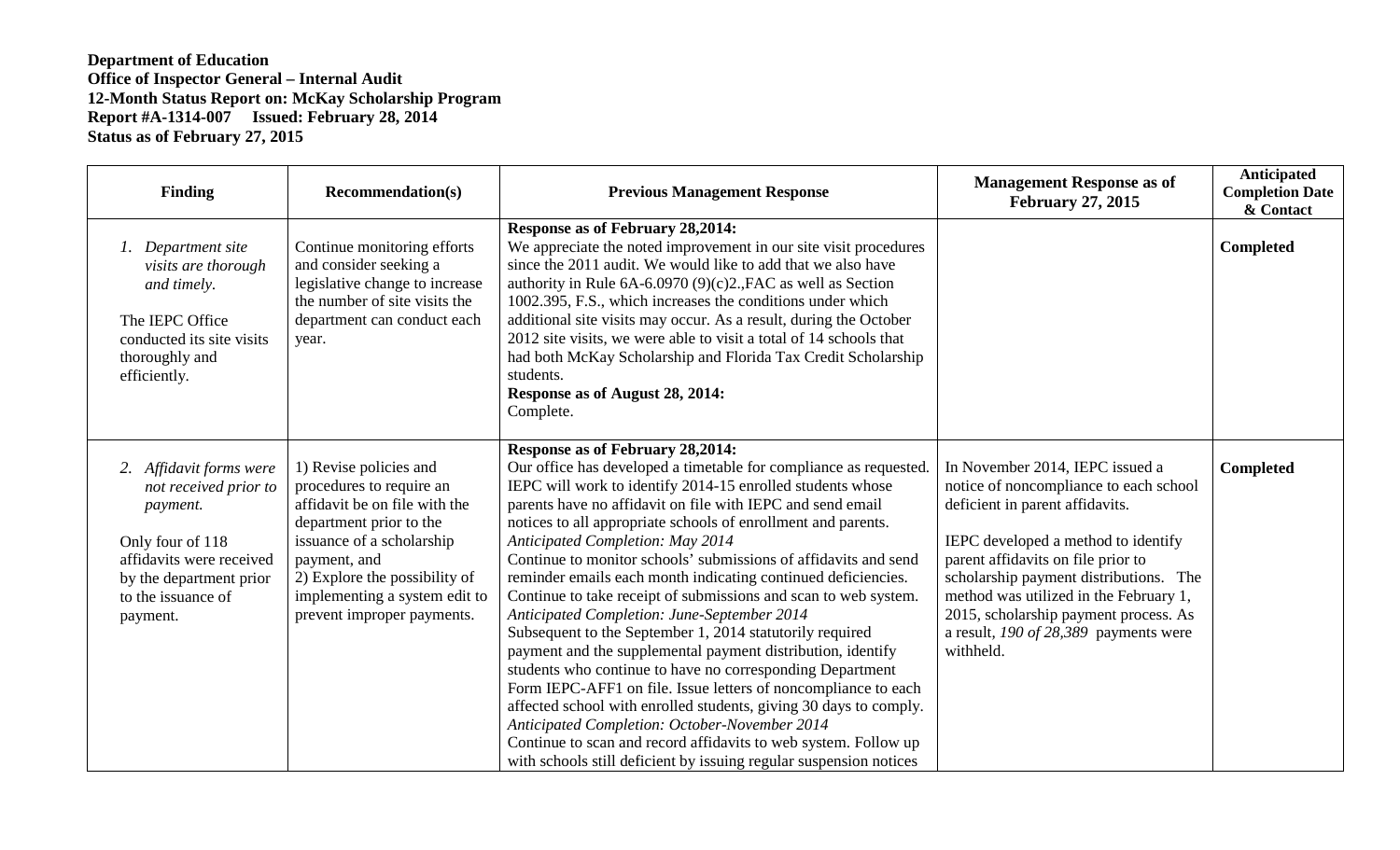| <b>Finding</b> | <b>Recommendation(s)</b> | <b>Previous Management Response</b>                                                                                                                                                                                                                                                                                                                                                                                                                                                                                                                                                                                                                                                                                                                                                                                                                                                                                                                                                                                                                                                                                                                              | <b>Management Response as of</b><br><b>February 27, 2015</b>      | Anticipated<br><b>Completion Date</b><br>& Contact |
|----------------|--------------------------|------------------------------------------------------------------------------------------------------------------------------------------------------------------------------------------------------------------------------------------------------------------------------------------------------------------------------------------------------------------------------------------------------------------------------------------------------------------------------------------------------------------------------------------------------------------------------------------------------------------------------------------------------------------------------------------------------------------------------------------------------------------------------------------------------------------------------------------------------------------------------------------------------------------------------------------------------------------------------------------------------------------------------------------------------------------------------------------------------------------------------------------------------------------|-------------------------------------------------------------------|----------------------------------------------------|
|                |                          | in an effort to withhold February 1 payment pending compliance.<br><b>Anticipated Completion: December 2014</b><br>Subsequent to our ongoing efforts to capture this information, we<br>will work with our systems programmer to incorporate a payment<br>system fix that will identify parent affidavits on file prior to<br>scholarship payment distributions.<br>Anticipated Completion: January-May 2015                                                                                                                                                                                                                                                                                                                                                                                                                                                                                                                                                                                                                                                                                                                                                     | Our systems programmer has completed<br>this payment program fix. | <b>Completed</b>                                   |
|                |                          | Response as of August 28, 2014:<br>IEPC surveyed current records and identified each private school<br>showing one or more Form IEPC-AFF1 not on file with IEPC.<br>We mailed letters to all affected schools according to their<br>2013/14 enrollment data, requesting missing affidavits.<br><b>Anticipated Completion: Completed</b><br>IEPC repeated the query and mailed letters to those schools still<br>deficient, requesting the missing Form IEPC-AFF1.<br><b>Anticipated Completion: Completed</b><br>IEPC worked on scanning and recording all forms received.<br>Anticipated Completion: Completed<br>IEPC will send a third email to deficient schools requesting<br>IEPC-AFF1 (as of this report, we are at 80% compliance).<br><b>Anticipated Completion: August 2014</b><br>IEPC will issue notice of noncompliance to each deficient school.<br><b>Anticipated Completion: November 2014</b><br>Schools failing to submit Form IEPC-AFF1 will be issued notices<br>of proposed action and February 2015 payments will be held.<br><b>Anticipated Completion: February 2015</b><br>Due to ongoing programmer needs within IEPC, the program fix |                                                                   | <b>Completed</b>                                   |
|                |                          | has not currently been developed.<br><b>Anticipated Completion: May 2015</b>                                                                                                                                                                                                                                                                                                                                                                                                                                                                                                                                                                                                                                                                                                                                                                                                                                                                                                                                                                                                                                                                                     |                                                                   |                                                    |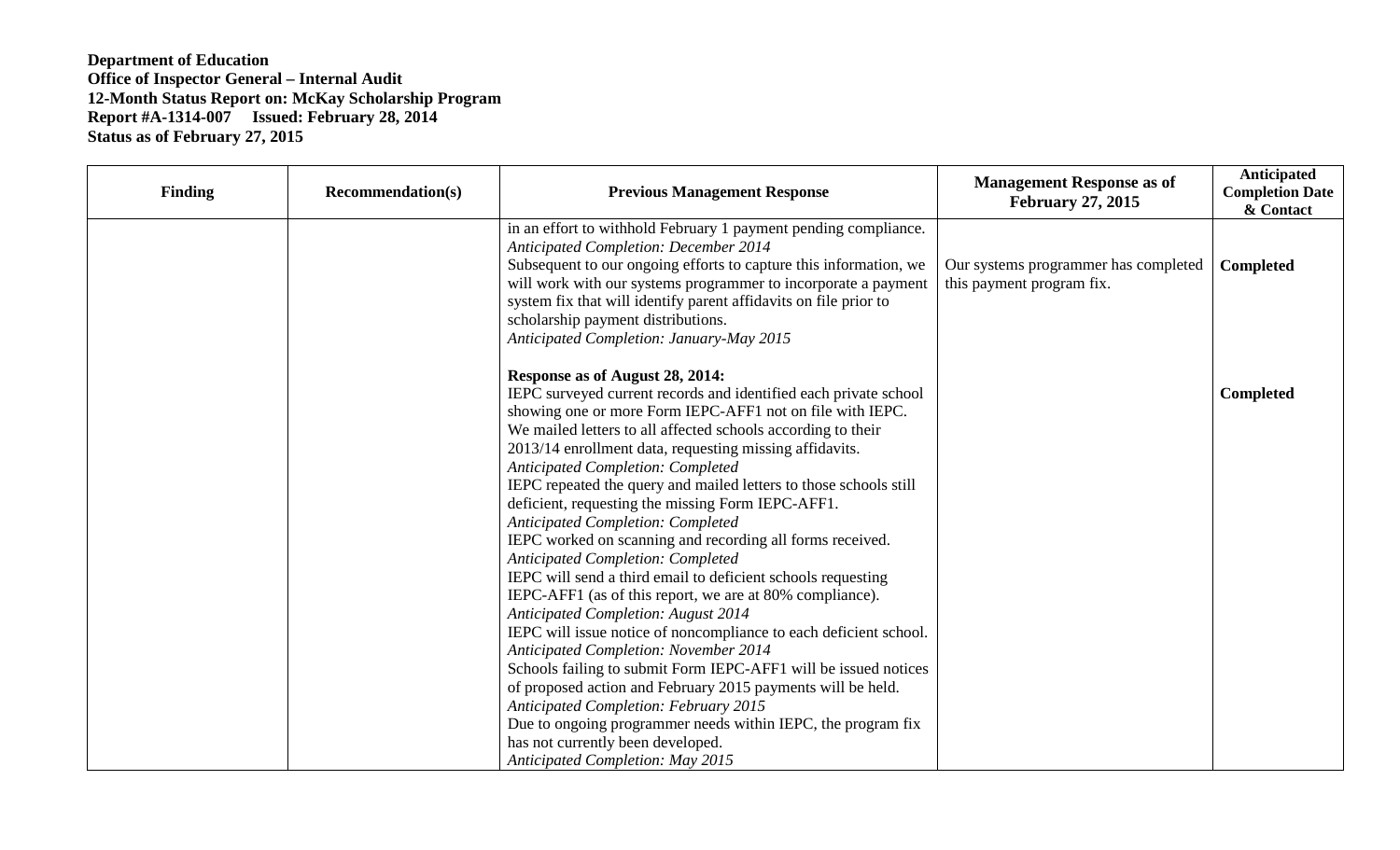| <b>Finding</b>                                                                                                                                                                                                                                                                                                                                                                   | <b>Recommendation(s)</b>                                                           | <b>Previous Management Response</b>                                                                                                                                                                                                                                                                                                                                                                                                                                                                                                                                                                                                                                                                                                                                                                                                                                                                                                                                                                                                                                                                                                                                                                                                                                                                                                                                                                                                                                                                                                                                                                                                                                                                                                             | <b>Management Response as of</b><br><b>February 27, 2015</b>                                                                                                                                                                                                                                                                                                                                                                                                       | Anticipated<br><b>Completion Date</b><br>& Contact |
|----------------------------------------------------------------------------------------------------------------------------------------------------------------------------------------------------------------------------------------------------------------------------------------------------------------------------------------------------------------------------------|------------------------------------------------------------------------------------|-------------------------------------------------------------------------------------------------------------------------------------------------------------------------------------------------------------------------------------------------------------------------------------------------------------------------------------------------------------------------------------------------------------------------------------------------------------------------------------------------------------------------------------------------------------------------------------------------------------------------------------------------------------------------------------------------------------------------------------------------------------------------------------------------------------------------------------------------------------------------------------------------------------------------------------------------------------------------------------------------------------------------------------------------------------------------------------------------------------------------------------------------------------------------------------------------------------------------------------------------------------------------------------------------------------------------------------------------------------------------------------------------------------------------------------------------------------------------------------------------------------------------------------------------------------------------------------------------------------------------------------------------------------------------------------------------------------------------------------------------|--------------------------------------------------------------------------------------------------------------------------------------------------------------------------------------------------------------------------------------------------------------------------------------------------------------------------------------------------------------------------------------------------------------------------------------------------------------------|----------------------------------------------------|
| 3. Scholarship payment<br>warrants were not<br>properly endorsed.<br>Forty-five of 276<br>warrants did not meet<br>endorsement<br>requirements, including:<br>warrant signature<br>differed from affidavit<br>signature; signatures<br>were inconsistent<br>between warrants;<br>warrants did not contain<br>a signature; and/or<br>warrants were not<br>restrictively endorsed. | Enhance policies and<br>procedures to better ensure<br>proper warrant endorsement. | <b>Response as of February 28,2014:</b><br>We have no evidence that the specific warrants reviewed by the<br>IG audit team for this report were previously reviewed by IEPC<br>staff.<br>Based on recommendations from the 2011 Inspector General<br>Audit Findings, the Choice Office implemented risk-based and<br>targeted sampling models in addition to random sampling<br>required by s. $1002.39(10)(f)$ , F.S. which specifically requires<br>that each warrant be restrictively endorsed by the parent for<br>deposit into the account of the private school. During the 2012<br>school year, those schools determined as failing to meet<br>restrictive endorsement requirements were reminded of the<br>requirements by mail, and a follow-up review was carried out<br>after the April 1, 2013 payment. Following the second review,<br>five schools were issued notices of non-compliance; and a final<br>review of November 2013 warrants for these schools is<br>forthcoming.<br>Anticipated Completion: Concurrent with Schedule for Finding<br>#2<br>Given the inevitable fluctuations of any parent's signature across<br>the duration of a student's participation in the McKay<br>Scholarship Program, Choice Office staff are not qualified to<br>conclusively determine the identity of the individual who has<br>signed any particular warrant. The variance of signatures duly<br>noted by this audit does not indicate that services were not<br>provided by the private school to these students nor that the<br>students were not otherwise eligible to receive scholarship<br>payments. However, IEPC will enhance our policies to include a<br>review of the signature on the warrant against the signature on the | IEPC has updated warrant review<br>procedures to include a review of the<br>signature on the warrant against the<br>signature on the form IEPC-AFF1. In<br>instances where the signatures on the<br>warrant and the IEPC-AFF1 are<br>conclusively dissimilar, IEPC staff<br>contact the parent to verify student<br>attendance during the pay period. The<br>new procedure was first used in<br>reviewing samples from September 1,<br>2014, scholarship payments. | Completed                                          |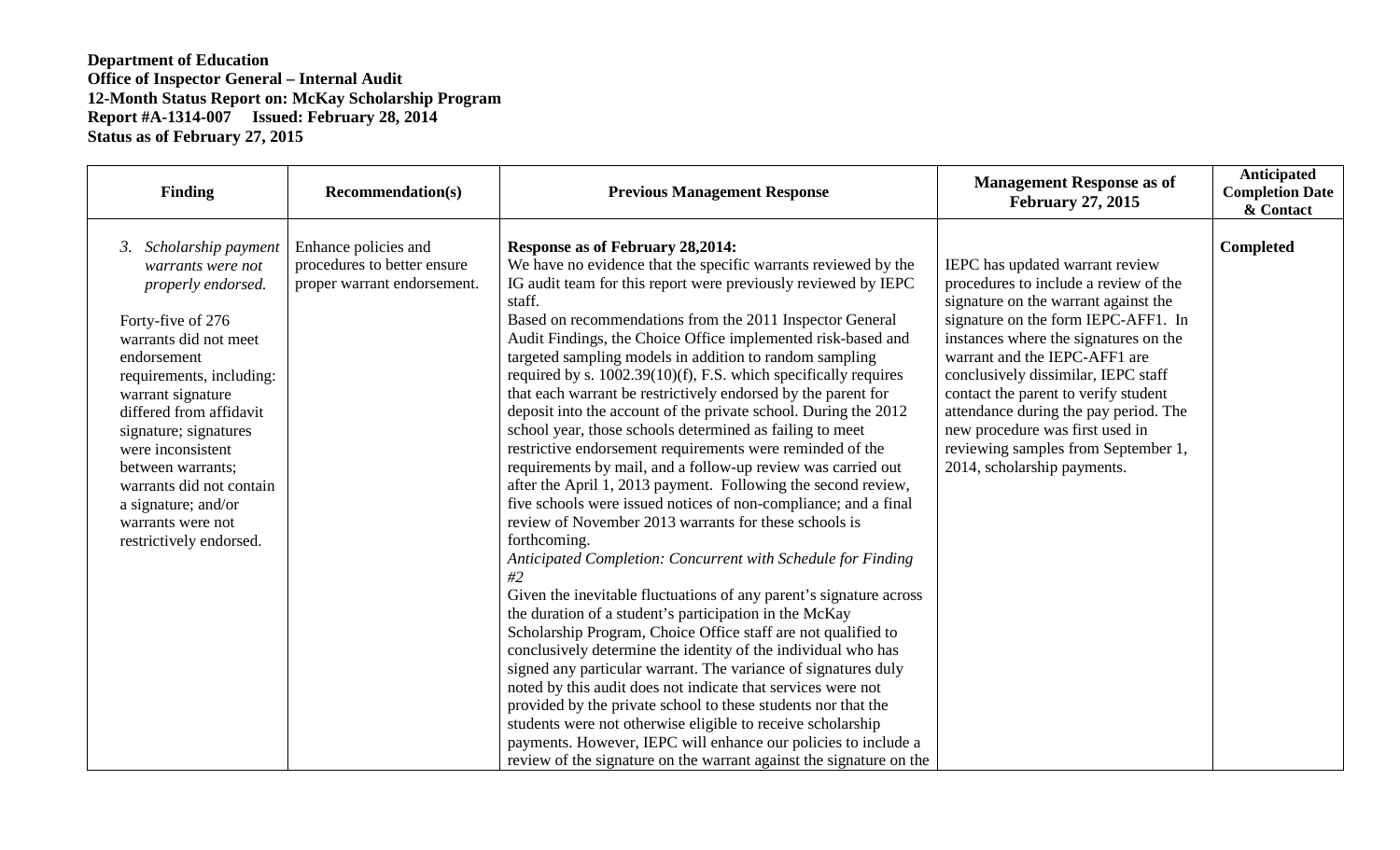| <b>Finding</b> | <b>Recommendation(s)</b> | <b>Previous Management Response</b>                                                                                                                                                                                                                                                                                                                                                                                                                                                                                                                                                                                                                                                                                                                                                                                                                                          | <b>Management Response as of</b><br><b>February 27, 2015</b>                                                                                                                                                                                                                                                                                                                                 | Anticipated<br><b>Completion Date</b><br>& Contact |
|----------------|--------------------------|------------------------------------------------------------------------------------------------------------------------------------------------------------------------------------------------------------------------------------------------------------------------------------------------------------------------------------------------------------------------------------------------------------------------------------------------------------------------------------------------------------------------------------------------------------------------------------------------------------------------------------------------------------------------------------------------------------------------------------------------------------------------------------------------------------------------------------------------------------------------------|----------------------------------------------------------------------------------------------------------------------------------------------------------------------------------------------------------------------------------------------------------------------------------------------------------------------------------------------------------------------------------------------|----------------------------------------------------|
|                |                          | form IEPC-AFF1 during the course of our sample reviews noted<br>above. In instances where the signatures on the warrant and the<br>IEPC-AFF1 are conclusively dissimilar, IEPC staff will contact<br>the parent to verify current attendance.<br>Response as of August 28, 2014:<br>Following the September 1, 2014 payment distribution, IEPC will<br>continue with the current process of warrant sampling employing<br>a random selection approach and compare with parent affidavit<br>on file.<br>Following the November 1, 2014 payment distribution,<br>$\bullet$<br>IEPC will continue with a risk based process of warrant<br>sampling comparing with parent affidavit on file.<br>Following the February 1, 2015 payment distribution,<br>$\bullet$<br>IEPC will continue with a targeted process of warrant<br>sampling comparing with parent affidavits on file. | IEPC has updated warrant review<br>procedures to include a review of the<br>signature on the warrant against the<br>signature on the form IEPC-AFF1. In<br>instances where the signatures on the<br>warrant and the IEPC-AFF1 are<br>conclusively dissimilar, IEPC staff<br>contact the parent to verify student<br>attendance during the pay period. The<br>new procedure was first used in | Completed                                          |
|                |                          | Following the April 1, 2015 payment distribution, IEPC<br>$\bullet$<br>will continue with a follow up of all warrant sampling<br>with outstanding issues.<br>IEPC has revised our accountability manual to reflect new<br>policies.<br><b>Anticipated Completion: August 2014</b>                                                                                                                                                                                                                                                                                                                                                                                                                                                                                                                                                                                            | reviewing samples from September 1,<br>2014, scholarship payments. We will<br>continue to employ this process<br>throughout the school year following<br>the four statutory pay cycles.<br>Additionally, we have reflected these<br>new policies in our accountability<br>manual.                                                                                                            |                                                    |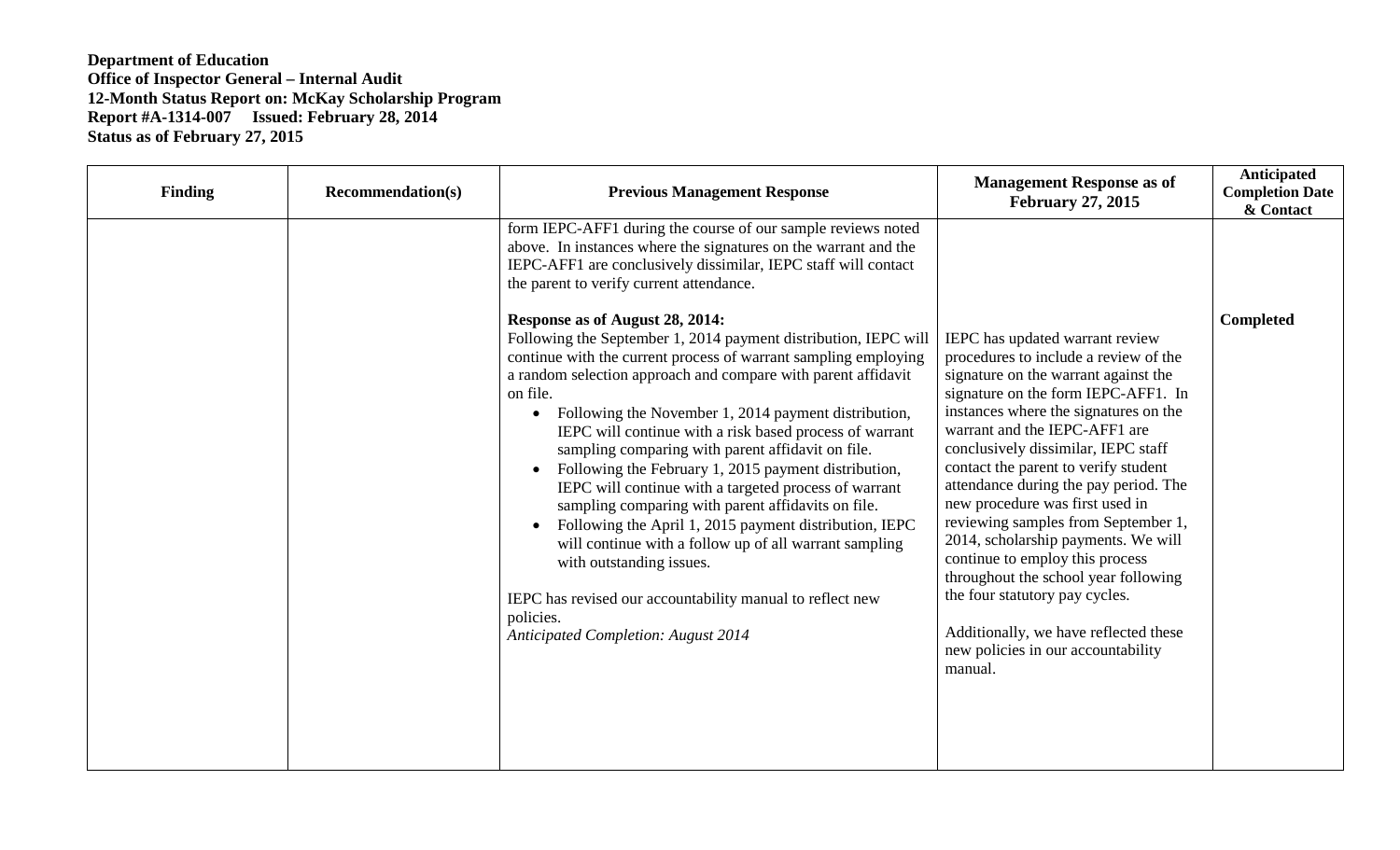| <b>Finding</b>                                                                                                                                                                                                                                                                                           | <b>Recommendation(s)</b>                                                                                                                                                                             | <b>Previous Management Response</b>                                                                                                                                                                                                                                                                                                                                                                                                                                                                                                                                                                                                                                                                                                                                                                                                                                                                                                                                                                                                                                                                                                                                                                                                                                                                                                                                               | <b>Management Response as of</b><br><b>February 27, 2015</b> | <b>Anticipated</b><br><b>Completion Date</b><br>& Contact |
|----------------------------------------------------------------------------------------------------------------------------------------------------------------------------------------------------------------------------------------------------------------------------------------------------------|------------------------------------------------------------------------------------------------------------------------------------------------------------------------------------------------------|-----------------------------------------------------------------------------------------------------------------------------------------------------------------------------------------------------------------------------------------------------------------------------------------------------------------------------------------------------------------------------------------------------------------------------------------------------------------------------------------------------------------------------------------------------------------------------------------------------------------------------------------------------------------------------------------------------------------------------------------------------------------------------------------------------------------------------------------------------------------------------------------------------------------------------------------------------------------------------------------------------------------------------------------------------------------------------------------------------------------------------------------------------------------------------------------------------------------------------------------------------------------------------------------------------------------------------------------------------------------------------------|--------------------------------------------------------------|-----------------------------------------------------------|
| 4. $12^{th}$ grade re-<br>enrollment<br>documents were<br>incomplete.<br>Eleven of 43 $12th$ grade<br>re-enrollments were not<br>fully compliant with the<br>document requirements<br>for previous year's<br>report card/transcripts<br>and/or the letter<br>indicating the reason for<br>re-enrollment. | Enhance procedures to ensure<br>the scholarship issue form and<br>all required documentation are<br>received and approved prior to<br>re-enrollment of a program<br>participant into the 12th grade. | <b>Response as of February 28,2014:</b><br>As discussed in the meeting prior to issuance of the report, our<br>office goes beyond both what is required in Sections 1002.39(12)<br>and $1002.421(6)$ , F.S. as well as above what is required in<br>traditional public schools for reenrollment of students.<br>Additionally, within our guiding statutes it states that the<br>inclusion of eligible private schools within options available to<br>Florida public school students does not expand the regulatory<br>authority of the state, its officers, or any school district to impose<br>any additional regulation of private schools beyond those<br>reasonably necessary to enforce requirements expressly set forth<br>in these sections.<br>Therefore, IEPC will seek an opinion from the Office of General<br>Counsel as to whether we have the authority to require additional<br>documentation for re-enrollment of $12th$ grade students.<br>Based upon the opinion offered by the office of General Counsel,<br>IEPC will take one of the following actions:<br>1. Discontinue the practice of requiring additional documentation<br>for $12th$ grade re-enrollment.<br>2. Revise the rule to explicitly address the requirement.<br>3. Revise our policy to require a parent signature on the IEPC<br>scholarship issue form for any $12th$ grade re-enrollment. | Complete                                                     | Completed                                                 |
|                                                                                                                                                                                                                                                                                                          |                                                                                                                                                                                                      | <b>Anticipated Completion: April 2014</b><br>Response as of August 28, 2014:<br>IEPC requested a legal review of the current process of requiring<br>documentation from private schools attempting to re-enroll $12th$<br>grade students.<br><b>Anticipated Completion Date: Completed</b>                                                                                                                                                                                                                                                                                                                                                                                                                                                                                                                                                                                                                                                                                                                                                                                                                                                                                                                                                                                                                                                                                        |                                                              | <b>Completed</b>                                          |